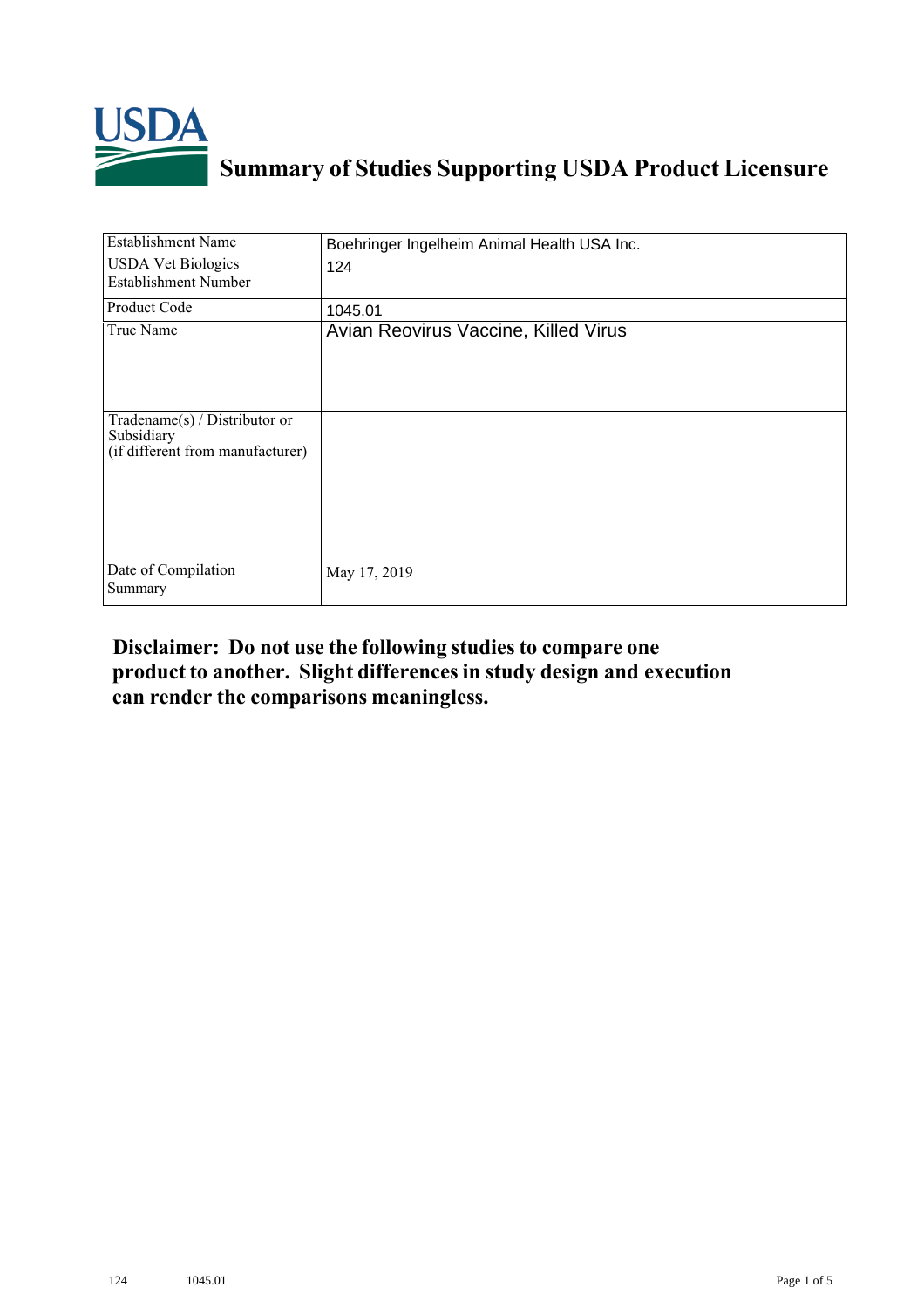| <b>Study Type</b>              | Efficacy                                                                                                                                                                                                                                                                                                                    |
|--------------------------------|-----------------------------------------------------------------------------------------------------------------------------------------------------------------------------------------------------------------------------------------------------------------------------------------------------------------------------|
| <b>Pertaining to</b>           | Avian reovirus                                                                                                                                                                                                                                                                                                              |
| <b>Study Purpose</b>           | Demonstrate efficacy in stimulating passive immunity in offspring<br>of birds vaccinated against reovirus                                                                                                                                                                                                                   |
| <b>Product Administration</b>  | Intramuscularly (IM)                                                                                                                                                                                                                                                                                                        |
| <b>Study Animals</b>           | Chickens                                                                                                                                                                                                                                                                                                                    |
| <b>Challenge Description</b>   |                                                                                                                                                                                                                                                                                                                             |
| <b>Interval observed after</b> |                                                                                                                                                                                                                                                                                                                             |
| challenge                      |                                                                                                                                                                                                                                                                                                                             |
| <b>Results</b>                 | Study data were evaluated by USDA-APHIS prior to product<br>licensure and met regulatory standards for acceptance at the time of<br>submission. No data are published because this study was submitted<br>to USDA-APHIS prior to January 1, 2007, and APHIS only requires<br>publication of data submitted after that date. |
| <b>USDA Approval Date</b>      | January 21, 2005                                                                                                                                                                                                                                                                                                            |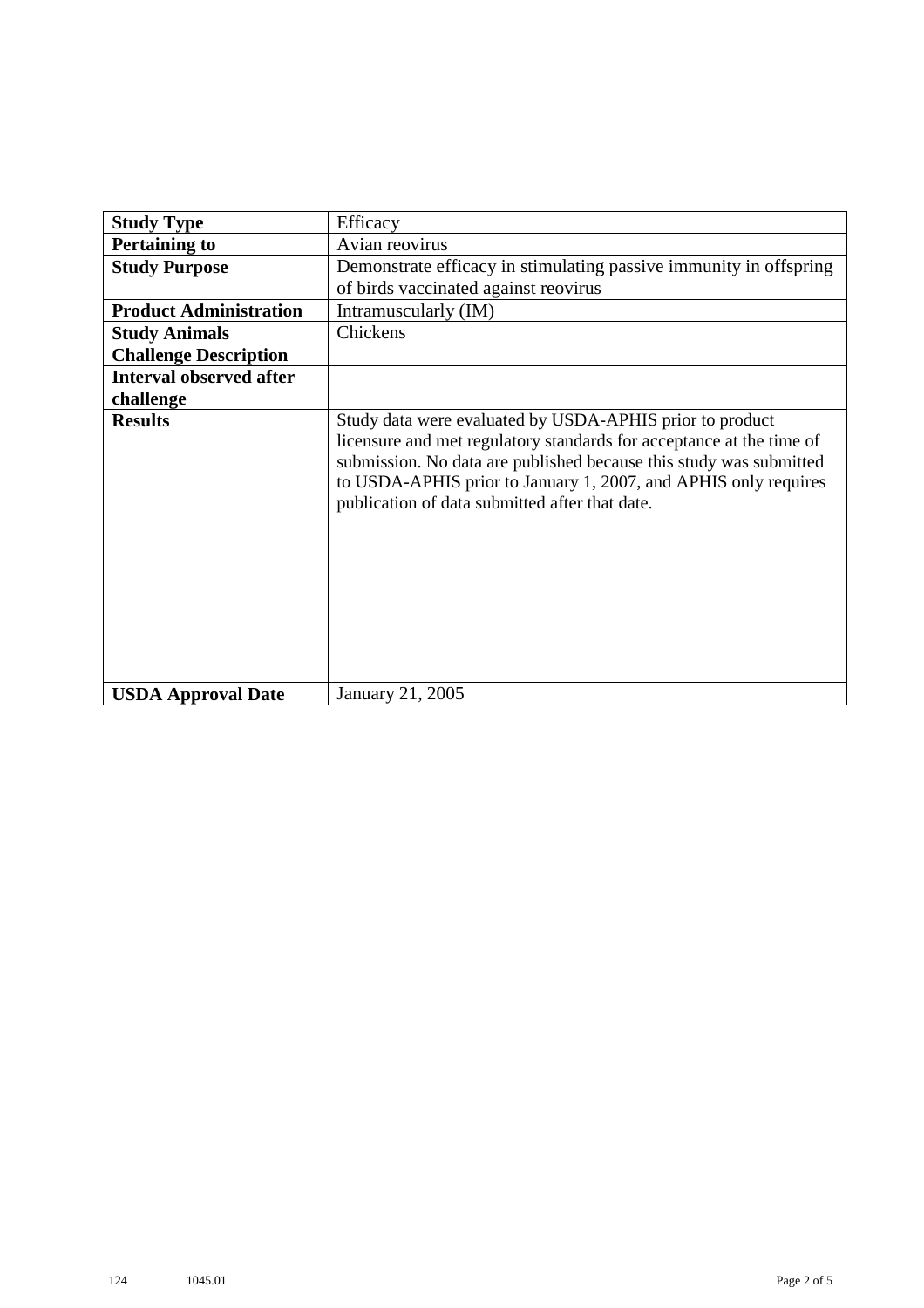| <b>Study Type</b>              | Efficacy                                                                                                                                                                                                                                                                                                                    |
|--------------------------------|-----------------------------------------------------------------------------------------------------------------------------------------------------------------------------------------------------------------------------------------------------------------------------------------------------------------------------|
| <b>Pertaining to</b>           | Avian reovirus                                                                                                                                                                                                                                                                                                              |
| <b>Study Purpose</b>           | Demonstrate efficacy in stimulating passive immunity in                                                                                                                                                                                                                                                                     |
|                                | offspring of birds vaccinated against reovirus                                                                                                                                                                                                                                                                              |
| <b>Product Administration</b>  | Subcutaneously (SQ)                                                                                                                                                                                                                                                                                                         |
| <b>Study Animals</b>           | Chickens                                                                                                                                                                                                                                                                                                                    |
| <b>Challenge Description</b>   |                                                                                                                                                                                                                                                                                                                             |
| <b>Interval observed after</b> |                                                                                                                                                                                                                                                                                                                             |
| challenge                      |                                                                                                                                                                                                                                                                                                                             |
| <b>Results</b>                 | Study data were evaluated by USDA-APHIS prior to product<br>licensure and met regulatory standards for acceptance at the time of<br>submission. No data are published because this study was submitted<br>to USDA-APHIS prior to January 1, 2007, and APHIS only<br>requires publication of data submitted after that date. |
| <b>USDA Approval Date</b>      | March 22, 1993                                                                                                                                                                                                                                                                                                              |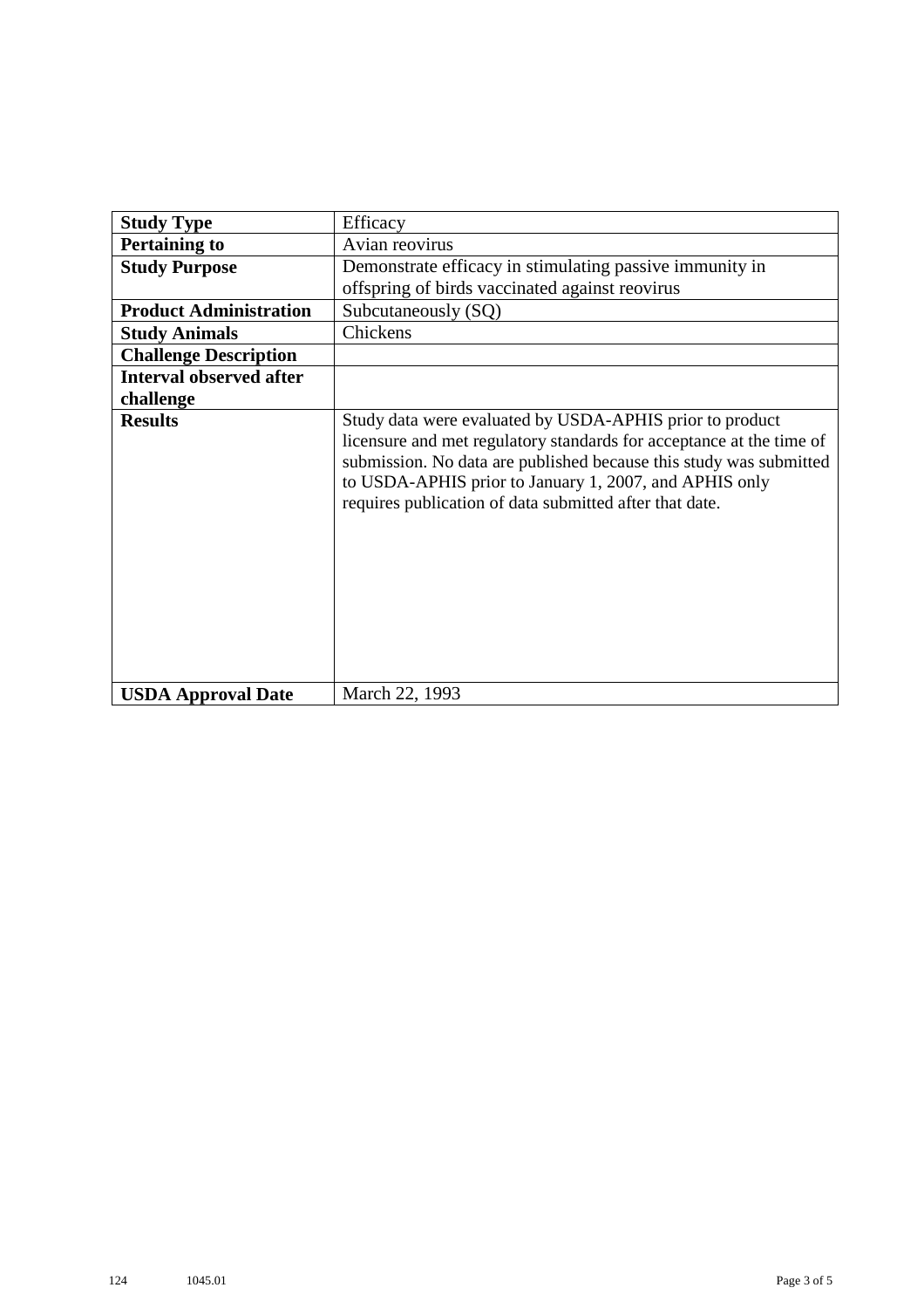| <b>Study Type</b>              | Safety                                                                                                                                                                                                                                                                                                                      |
|--------------------------------|-----------------------------------------------------------------------------------------------------------------------------------------------------------------------------------------------------------------------------------------------------------------------------------------------------------------------------|
| <b>Pertaining to</b>           | ALL                                                                                                                                                                                                                                                                                                                         |
| <b>Study Purpose</b>           | Demonstrate safety under field conditions                                                                                                                                                                                                                                                                                   |
| <b>Product Administration</b>  | Intramuscularly (IM)                                                                                                                                                                                                                                                                                                        |
| <b>Study Animals</b>           | Chickens                                                                                                                                                                                                                                                                                                                    |
| <b>Challenge Description</b>   |                                                                                                                                                                                                                                                                                                                             |
| <b>Interval observed after</b> |                                                                                                                                                                                                                                                                                                                             |
| challenge                      |                                                                                                                                                                                                                                                                                                                             |
| <b>Results</b>                 | Study data were evaluated by USDA-APHIS prior to product<br>licensure and met regulatory standards for acceptance at the time of<br>submission. No data are published because this study was submitted<br>to USDA-APHIS prior to January 1, 2007, and APHIS only requires<br>publication of data submitted after that date. |
| <b>USDA Approval Date</b>      | February 14, 2005                                                                                                                                                                                                                                                                                                           |